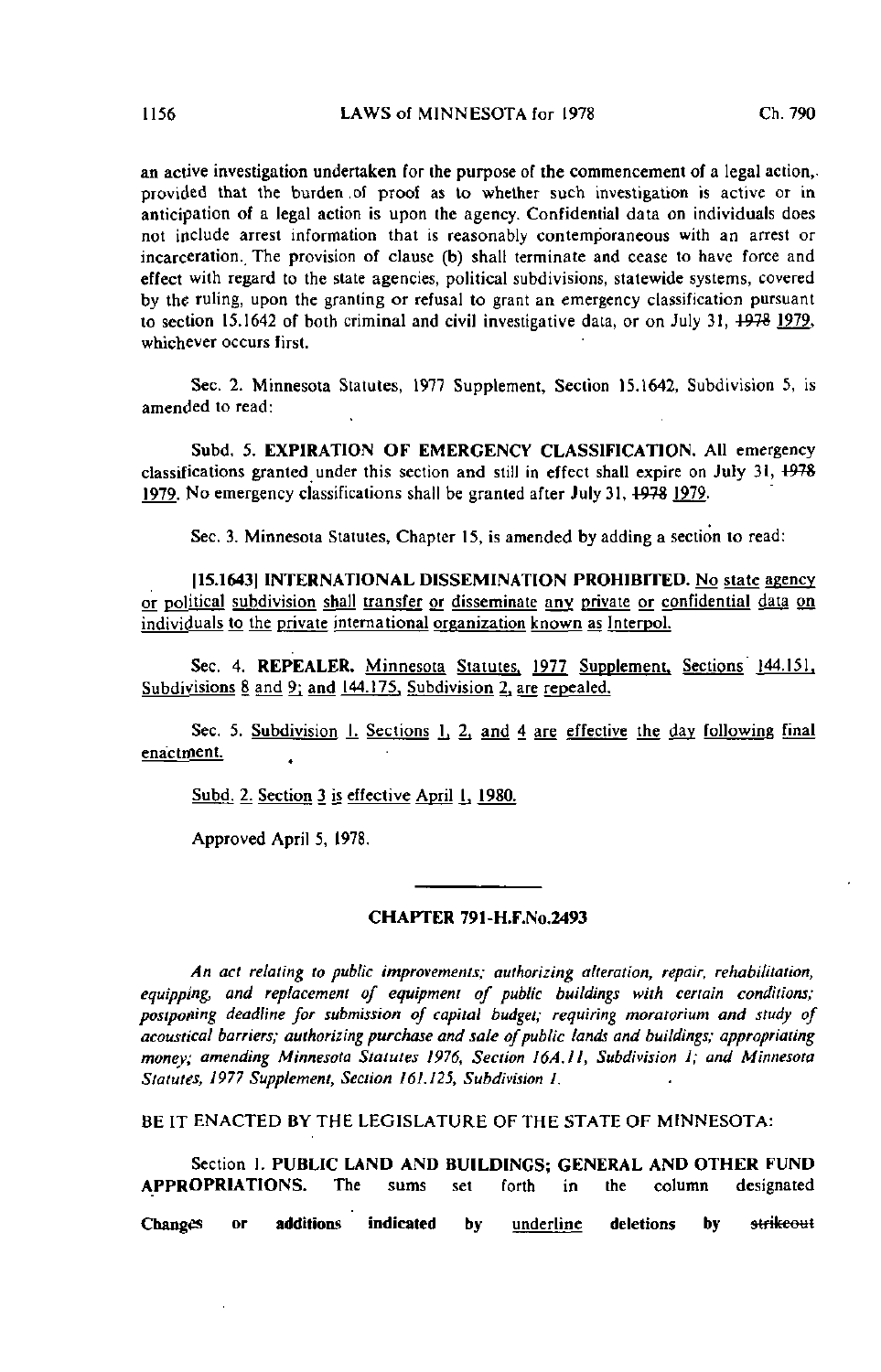"APPROPRIATIONS" are appropriated from the general fund, or any other fund designated, to the state agencies indicated to be expended in accordance with the provisions of this act.

SUMMARY

|                                                       |    | General      |           |                       | Other                |
|-------------------------------------------------------|----|--------------|-----------|-----------------------|----------------------|
| CAPITOL COMPLEX                                       |    | \$2,030,755  |           |                       | \$102,485            |
| NATURAL RESOURCES                                     |    | 184,770      |           |                       | 536,120              |
| MILITARY AFFAIRS                                      |    |              | 30,000    |                       |                      |
| <b>EDUCATION</b>                                      |    | 141 000      |           |                       |                      |
| COMMUNITY COLLEGES                                    |    | 1,100,000    |           |                       |                      |
| HISTORICAL SOCIETY                                    |    | 163,000      |           |                       |                      |
| TRANSPORTATION                                        |    |              |           |                       | 6,481,718            |
| <b>CORRECTIONS</b>                                    |    | 654.000      |           |                       |                      |
| PUBLIC WELFARE                                        |    | 1,232,000    |           |                       |                      |
| BUILDING ASSISTANCE                                   |    |              | 50.000    |                       |                      |
| BUILDING ADMINISTRATION                               |    | 350,000      |           |                       |                      |
| TOTAL                                                 |    | 5,935,525    |           |                       | 7,120,323            |
| General                                               |    | 5, 935, 525  |           |                       |                      |
| State Airports                                        |    |              | 251,780   |                       |                      |
| Game and Fish                                         |    |              | 284,340   |                       |                      |
| Trunk Highway                                         |    | 6,584,203    |           |                       |                      |
| TOTAL - ALL FUNDS                                     |    | \$13,055,848 |           |                       |                      |
|                                                       |    |              |           | <b>APPROPRIATIONS</b> |                      |
|                                                       |    |              | \$        |                       |                      |
| <b>CAPITOL COMPLEX</b><br>Sec. 2.                     |    |              |           |                       |                      |
| To the commissioner of administration for             |    |              |           |                       |                      |
| the purposes specified in this section                |    |              |           |                       | 2, 133, 240          |
| (a) Provide emergency lighting and                    |    |              |           |                       |                      |
| upgrade fire alarm system in capitol                  |    |              |           |                       |                      |
| complex except state office building,                 |    |              |           |                       |                      |
| and extend paging to capitol building                 |    |              | 185,000   |                       |                      |
| (b) Replace centennial condenser                      |    |              |           | 43,600                |                      |
| (c) Modify electrical and dewatering system           |    |              |           |                       |                      |
| in transportation building                            |    |              |           | 11,660                |                      |
| (d) Install smoke detectors in capitol                |    |              |           |                       |                      |
| ventilation system                                    |    |              |           | 39,000                |                      |
| (e) Install veterans services humidifier              |    |              |           | 11,555                |                      |
| (f) Repair steam lines and replace                    |    |              |           |                       |                      |
| expansion joints                                      |    |              |           | 98,100                |                      |
| (g) Install humidifier in transportation              |    |              |           |                       |                      |
| building                                              |    |              |           | 15,825                |                      |
| (h) Install hoist and rewire capitol                  |    |              |           |                       |                      |
| rotunda chandelier                                    |    |              |           | 27,500                |                      |
| (i) General purpose remodeling                        |    |              |           | 125,000               |                      |
| (j) Remodel department of revenue .                   |    |              |           |                       |                      |
| offices                                               |    |              | 125,000   |                       |                      |
| (k) Replace exterior doors of historical              |    |              |           |                       |                      |
| <b>Changes</b><br>additions<br>indicated<br><b>OF</b> | hv | underline    | deletions | by                    | <del>strikeout</del> |

 $\ddot{\phantom{0}}$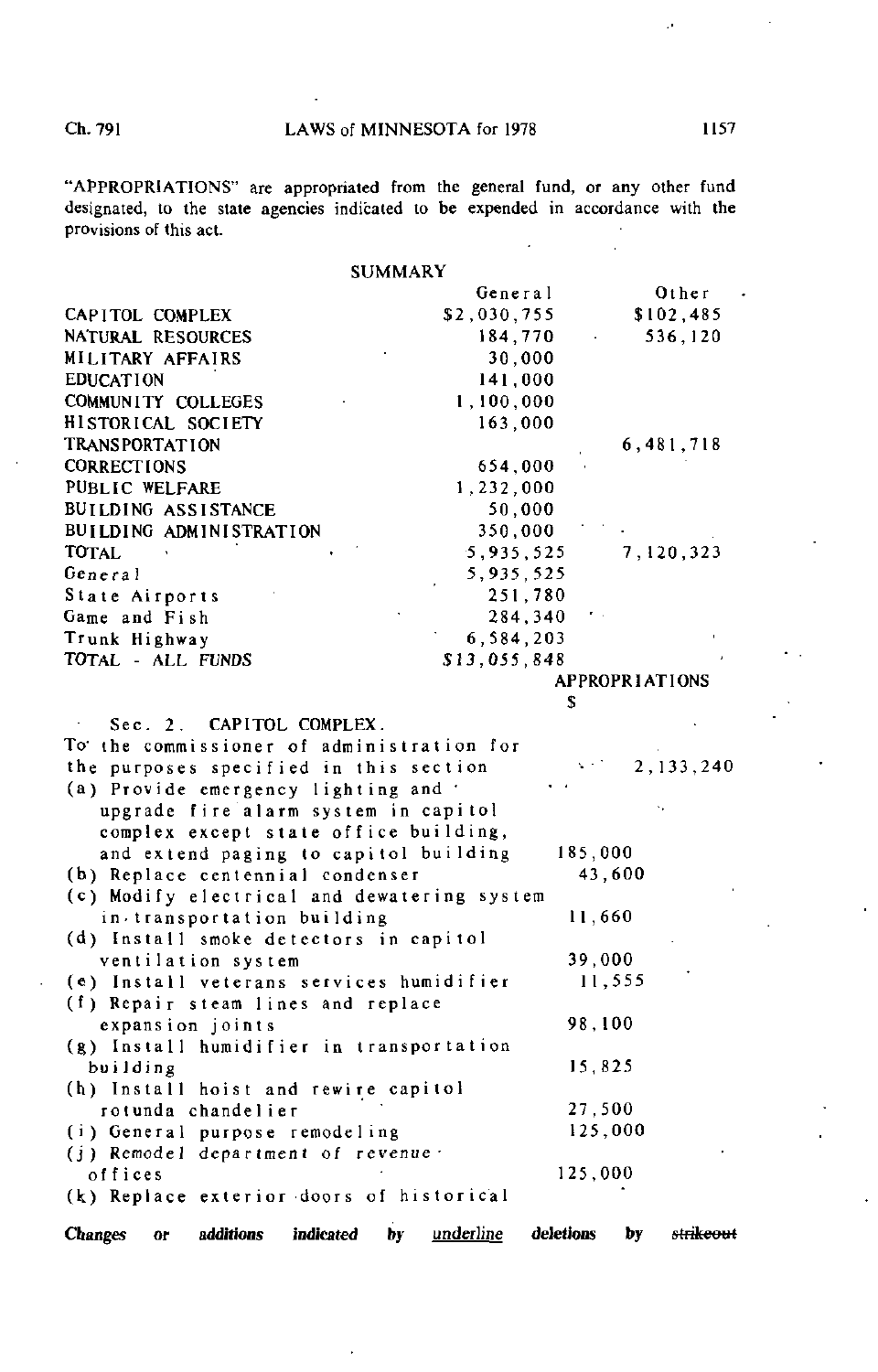## 1158 LAWS of MINNESOTA for 1978 Ch. 791

| society building                        | 16,000  |  |
|-----------------------------------------|---------|--|
| (1) Remodel and repair curator's office |         |  |
| in historical building                  | 65,000  |  |
| (m) Refinish capitol's golden horses    |         |  |
| and install protective barrier          | 95,000  |  |
| (n) Repair reflecting pool in front of  |         |  |
| veterans service building               | 22,000  |  |
| (o) Improve cooling and ventilation of  |         |  |
| CRT room, 159 transportation building   | 9,000   |  |
| (p) Study elevator needs and plan       |         |  |
| repairs in transportation building      | 6,000   |  |
| (q) Surface parking lots                | 140.000 |  |
|                                         |         |  |

The commissioner of administration is directed to surface parking lot Q and construct a base and surface for the lot northeast of the intersection of Charles avenue and Cedar street. All of lot Q shall be made available to the visiting public.

(r) Parking meters . 8,000

This appropriation is to reimburse the city of St. Paul for installing short-term parking meters for the visiting public along Wabasha avenue between Columbus avenue and Central avenue.

(s) Energy agency remodeling  $90,000$ 

The energy agency shall recover one-half the cost of the remodeling over a period of years from federal money and shall deposit the money in the general fund.

(t) Relocate department of agriculture

and other agencies and pay additional rent 1,000,000

Notwithstanding the provisions of Minnesota Statutes 1976, Section 16.02, Subdivision 10, the commissioner of administration may lease premises for the St. Paul office of the department of agriculture for a period not exceeding five years. At the option of the commissioner of administration, the lease may provide for an extension of an additional period of up to five years. Consideration shall be given to the availability of other space owned by the state, the University of Minnesota, and political subdivisions. Project costs shown in this section are estimates only.

Of this appropriation \$102,485 is from the trunk highway fund for projects partial (a), (c), (g), (o) and (p).

Sec. 3. NATURAL RESOURCES.

| To the commissioner of natural resources for<br>the purposes specified in this section |         | 720,890 |
|----------------------------------------------------------------------------------------|---------|---------|
| (a) Repair or replace Grand Rapids service                                             |         |         |
| center heating plant                                                                   | 38,640  |         |
| (b) Replace heating system and improve                                                 |         |         |
| insulation at Carlos Avery wildlife                                                    |         |         |
| management area                                                                        | 38,640  |         |
| (c) Remodel Hibbing mineral office to                                                  |         |         |
| reduce heat loss and improve heating                                                   |         |         |
| system                                                                                 | 70,000  |         |
| (d) Remodel old French River hatchery                                                  | 167,500 |         |
| (e) Erect storage building at Lac                                                      |         |         |
| Qui Parle wildlife management area                                                     | 20,000  |         |
|                                                                                        |         |         |

Changes or additions indicated by **underline** deletions by strikeout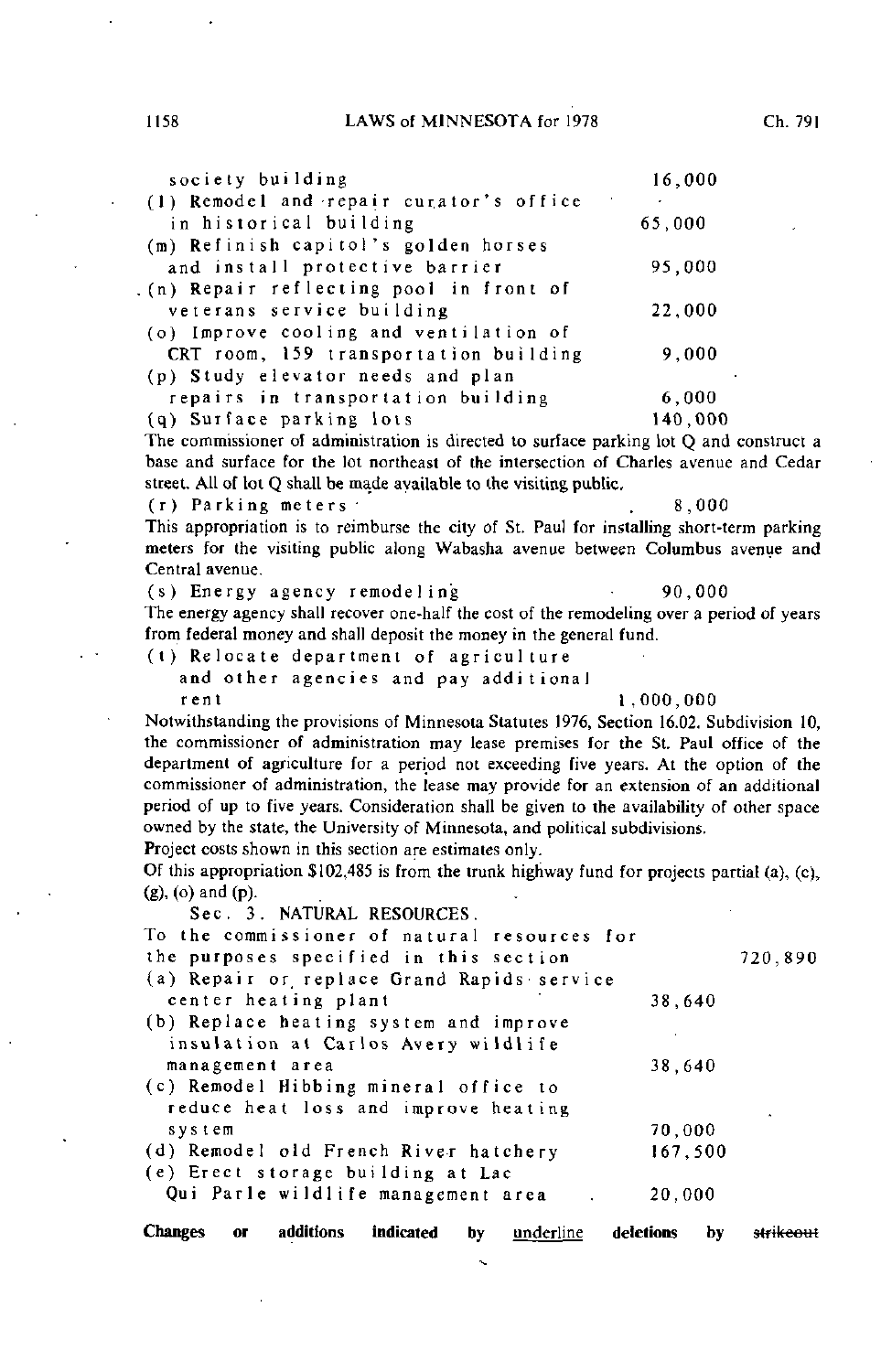| (f) Replace sewer systems Lanesboro      |         |
|------------------------------------------|---------|
| hatchery and residence                   | 32,200  |
| (g) Replace roof at Grand Rapids service |         |
| center                                   | 12,880  |
| (h) Install security fences              | 26,000  |
| (i) Connect Littlefork area forestry     |         |
| headquarters septic system to city       |         |
| sewer system                             | 28,750  |
| (j) Replace heating plant and improve    |         |
| heating system at General Andrews        | ٠       |
| tree nursery                             | 34,500  |
| (k) Hibbing tanker base                  | 251,780 |

Project costs shown in this section are estimates only.

Should the department propose to install other than wood burning furnaces or combination furnaces at (a) and (j) above, the preliminary plans shall be submitted for review and comment to the chairmen of the house appropriations and senate finance committees.

Of this appropriation  $$284,340$  is from the game and fish fund for projects (b), (d), (e), (f) and (h).

\$251,780 is from the state airports fund for project (k).

Sec . 4. MILITARY AFFAIRS.

To the adjutant general to replace

the National Guard Armory heating boiler

a t Madison, Minnesota a 30,000

This appropriation shall not be expended until the commissioner of administration has explored with the Madison school district the feasibility of using a joint heating plant.

Sec. 5. EDUCATION.

To the state board of education or the commissioner of administration for the purposes specified in this section 141,000 (a) To the state board of education for payment of grants to provide for access toareavocational-technica l institutes for handicapped persons 100,000 (b) To the commissioner of administration for ventilation and fire detection systems at Pollard hall at the Minnesota school for the deaf  $41,000$ Sec. 6. COMMUNITY COLLEGES. To the chancellor of the community college system for road repair, landscaping, remodeling, and miscellaneous maintenance 1,100,000 Sec. 7. MINNESOTA HISTORICAL SOCIETY. To the Minnesota historical society for the purposes specified in this section 163,000 (a) Construct exhibits 100,000 (b) Landscape and remodel main

research center 13,000

Changes or additions indicated by <u>underline</u> deletions by <del>strikeout</del>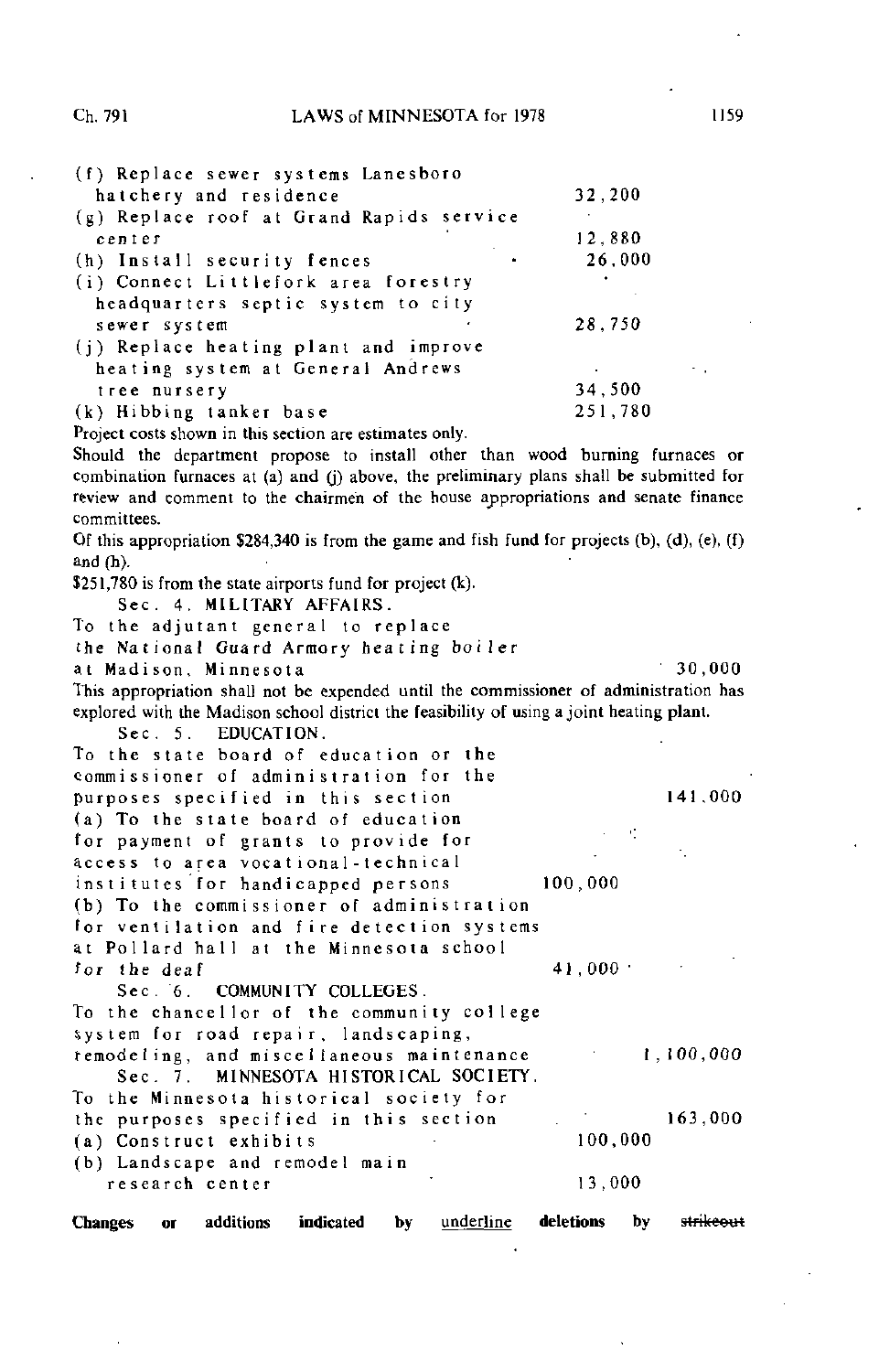1160 LAWS of MINNESOTA for 1978 Ch. 791

J

| (c) Plan Mississippi river interpretive<br>center<br>Project costs shown in this section are estimates only.<br>Sec. 8. TRANSPORTATION.<br>Subdivision 1. To the commissioner of | 50,000    |                 |
|----------------------------------------------------------------------------------------------------------------------------------------------------------------------------------|-----------|-----------------|
| transportation for the purposes more<br>specifically described in the following<br>subdivisions of this section<br>Subd. 2. Improve to meet OSHA                                 |           | 6,481,718       |
| requirements, reroofing, remodeling and<br>miscellaneous repairs                                                                                                                 |           | 616,940         |
| Subd. 3. Provide storage sheds for<br>chemical storage                                                                                                                           |           | .47,000         |
| Subd. 4. Acquire land and construct                                                                                                                                              |           |                 |
| district headquarters and equipment storage                                                                                                                                      |           |                 |
| buildings at the locations specified in this                                                                                                                                     |           |                 |
| subdivision                                                                                                                                                                      |           | 5,749,778       |
| (a) Willmar district headquarters                                                                                                                                                | 2,539,700 |                 |
| (b) Dakota county including land                                                                                                                                                 | 849,000   |                 |
| (c) Waseca                                                                                                                                                                       | 163,500   |                 |
| (d) Slayton                                                                                                                                                                      | 158,050   |                 |
| (e) Milaca                                                                                                                                                                       | 158,050   |                 |
| (f) Deer River                                                                                                                                                                   | 168,950   |                 |
| (g) Zumbrota                                                                                                                                                                     | 158,050   |                 |
| (h) Hawley                                                                                                                                                                       | 147,150   |                 |
| (i) McGregor                                                                                                                                                                     | 207,100   |                 |
| (j) Anoka                                                                                                                                                                        | 417,880   |                 |
| (k) Wabasha                                                                                                                                                                      | 176,200   |                 |
| (1) New building contingency                                                                                                                                                     | 586,148   |                 |
| (m) Energy conservation underground                                                                                                                                              |           |                 |
| construction supplement                                                                                                                                                          | 20,000    |                 |
| Project costs shown in this subdivision are estimates only.                                                                                                                      |           |                 |
| Subd. 5. Plan to meet space needs                                                                                                                                                |           |                 |
| in headquarters, central shop, and metro area                                                                                                                                    |           |                 |
| facilities                                                                                                                                                                       |           | 40,000          |
| Subd. 6. Remodel traffic management                                                                                                                                              |           |                 |
| center for energy conservation                                                                                                                                                   |           | 28,000          |
| The appropriations in this section are from the trunk highway fund.                                                                                                              |           |                 |
| Sec. 9. CORRECTIONS.                                                                                                                                                             |           |                 |
| To the commissioner of administration for,                                                                                                                                       |           |                 |
| the purposes specified in this section                                                                                                                                           |           | 654,000         |
| (a) Planning for the Minnesota State                                                                                                                                             |           |                 |
| Prison renovation                                                                                                                                                                | 235,000   |                 |
| (b) Security                                                                                                                                                                     | 419,000   |                 |
| Sec. 10. PUBLIC WELFARE.                                                                                                                                                         |           |                 |
| To the commisssoner of administration for the                                                                                                                                    |           |                 |
| purposes specified in this section                                                                                                                                               |           | 1,232,000       |
| (a) Furniture                                                                                                                                                                    | 350,000   |                 |
| additions<br><b>Changes</b><br>indicated<br><u>underline</u><br>by<br>0ľ                                                                                                         | deletions | strikeout<br>by |

 $\ddot{\phantom{a}}$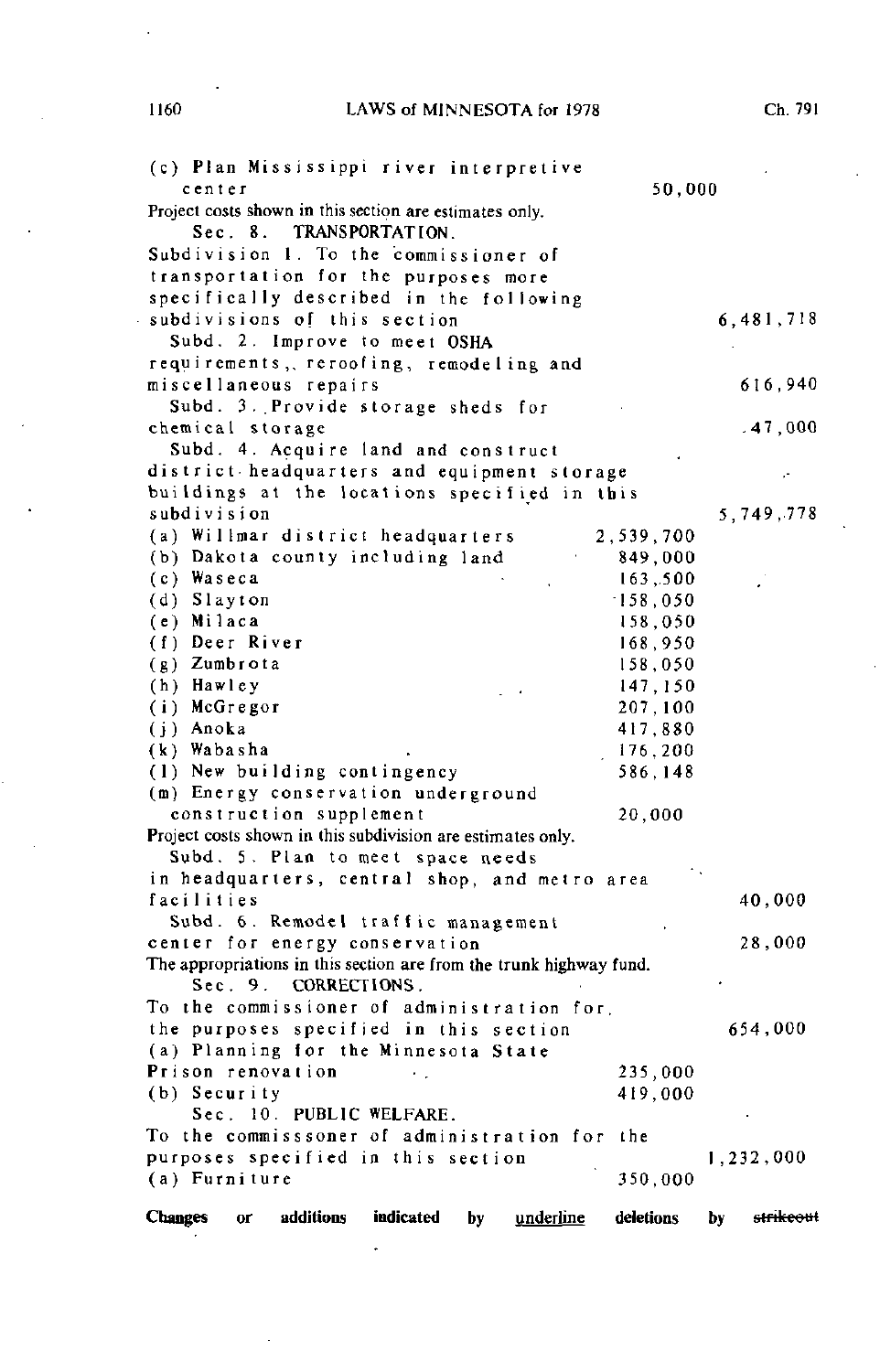At least \$100,000 of this appropriation is for the purchase of furniture from the prison industries program in the department of corrections.

(b) Carpeting 132,000

(c) Security hospital construction 500,000

By September I, 1978, the commissioners of public welfare and corrections shall submit a joint report to the senate finance committee and house appropriations committee recommending the most appropriate location for the sex offender program.

This appropriation is available as a supplement to the new security hospital building appropriation if the report recommends locating the sex offender program in the security hospital.

This appropriation is not available until the legislative advisory commission has reviewed the report and made its recommendation thereon.

(d) Demolition and new construction

at Anoka state hospital 250,000

Sec. 11. STATE BUILDING ASSISTANCE.

To the commissioner of administration for the state building assistance account 50,000 This appropriation may be spent for the purpose of preparing preliminary plans or other documentation that may be required for assistance in obtaining nonstate participation in

state building programs.

Sec . 12. STATE BUILDING ADMINISTRATION'. For administration of the state building program, including the employment of personne l 350,000

The approved complement of the department of administration is increased by five persons.

Sec. 13. REVIEW OF BUILDING PLANS. Neither the commissioner of administration nor the commissioner of transportation shall prepare final plans and specifications for any construction or major remodeling authorized by this act until the using agency or department has presented the program and schematic plans to the chairman of the house appropriations committee and the chairman of the senate finance committee and the chairmen have made their recommendations thereon. The recommendations shall be advisory only. Failure or refusal to make a recommendation promptly shall be deemed a negative recommendation.

Sec. 14. APPROPRIATIONS FOR CONSTRUCTION; TRANSFER. Upon the awarding of final contracts for the completion of any project for construction or other permanent improvement authorized by this act, the commissioner of administration and the commissioner of transportation may transfer any unencumbered balance in the project account to any other project enumerated in the same section of the appropriation act as the project about to be completed. The money transferred pursuant to this section is appropriated for the purposes for which transferred. Each commissioner shall report to the chairman of the house appropriations committee and the chairman of the senate finance committee on any transfer made pursuant to this section.

Sec. 15. APPROPRIATIONS FOR CONSTRUCTION; FEDERAL MONEY; EXCEEDING AUTHORIZED COST. The commissioner of administration, the Changes or additions indicated by underline deletions by strikeout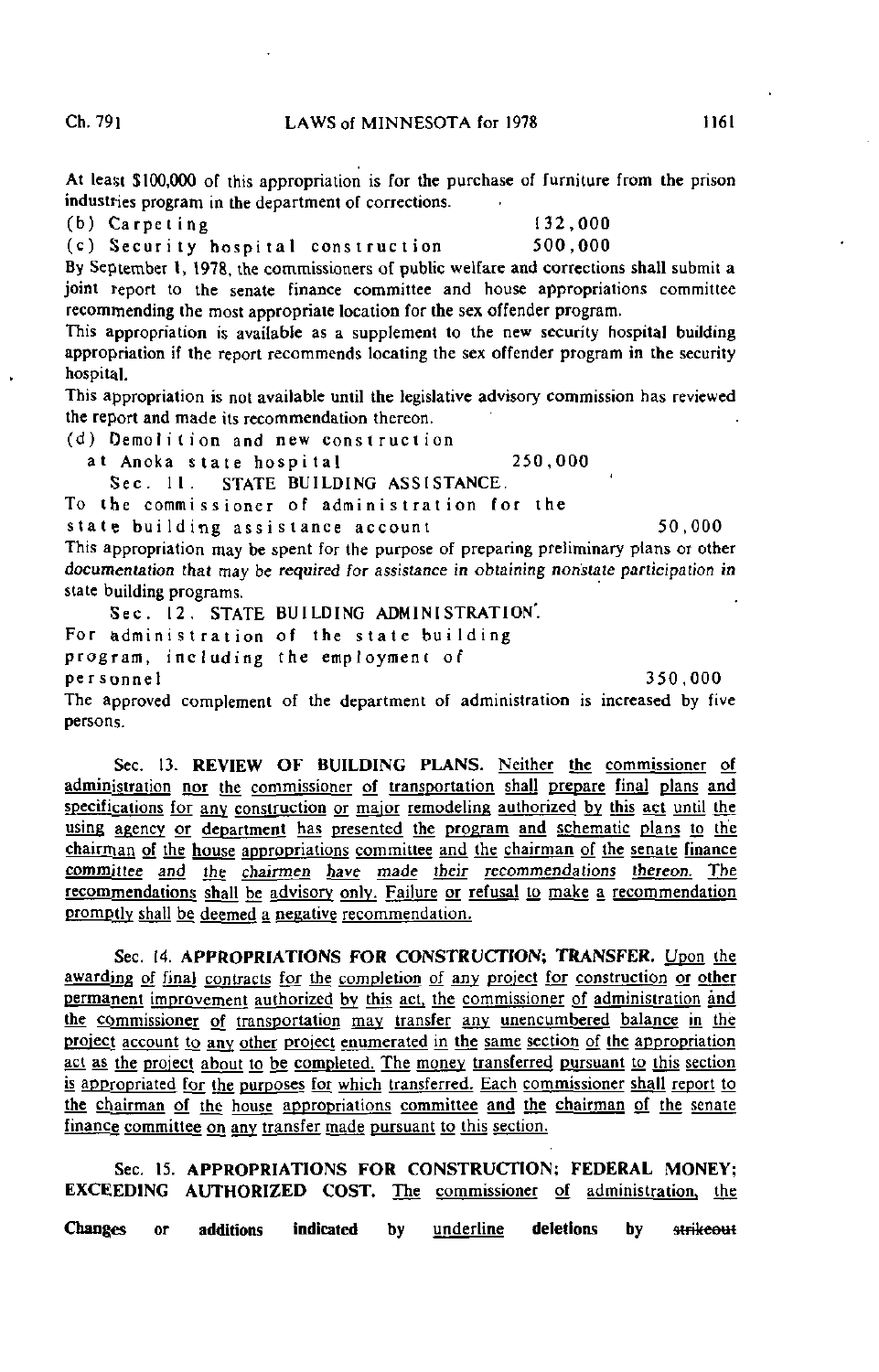commissioner of transportation and the director of the historical society shall apply for the maximum federal share for each capital improvement project for which money is appropriated by this act. Encumbrance or expenditure of money in excess of the project authorization shall be made only after the commissioner of administration, the commissioner of transportation and the director of the historical society have consulted with the chairman of the house appropriations committee and the chairman of the senate finance committee and the chairmen have made their recommendations thereon. The recommendations shall be advisory only. Failure or refusal to make a recommendation promptly shall be deemed a negative recommendation.

Sec. 16. METHODS OF ACQUISITION. Where money has been appropriated by this act to the commissioner of administration to acquire lands or sites for public buildings or real estate, acquisition may be by gift, purchase, or condemnation proceedings. Condemnation proceedings shall be pursuant to chapter 117.

Sec. 17. Minnesota Statutes 1976, Section 16A.11, Subdivision 1, is amended to read:

16A.11 BUDGET SUBMITTED TO LEGISLATURE. Subdivision 1. WHEN TO BE SUBMITTED. The governor shall, within three weeks after the first Monday in January in each odd-numbered year, submit the budget to the legislature. It shall include recommendations as to capital expenditure, but these need not be submitted until April 15 . The budget shall include two parts.

Sec. 18. Minnesota Statutes, 1977 Supplement, Section 161.125, Subdivision 1. is amended to read:

161.125 SOUND ABATEMENT ALONG HIGHWAYS. Subdivision 1. The commissioner of transportation shall, in accordance with the department's program, implement sound abatement measures within or along the perimeter of any interstate or trunk highway within incorporated areas located within the metropolitan area or any municipality whenever the noise level attributable to vehicular traffic at the abutting residential property line is in excess of the federal noise standards. The commissioner shall utilize available federal matching funds in available for constructing and maintaining the acoustical barriers sound abatement measures.

Sec. 19. ACOUSTICAL BARRIERS; MORATORIUM; STUDY. Subdivision L Until January 1, 1980, the commissioner of transportation shall not cause the construction of any additional acoustical barriers on or along already completed trunk or interstate highways except those acoustical barrier projects for which construction has been programmed by the commissioner as of March 1, 1978. Discussion and hearings with affected neighborhood groups and other aspects of planning for acoustical barriers in areas where state noise standards are exceeded may continue notwithstanding the moratorium^

Subd. 2. The commissioner of transportation shall evaluate all areas within the metropolitan area along the trunk highway and interstate system where state noise standards are exceeded, and shall report to the legislature by January I, 1980, his

Changes or additions indicated by <u>underline</u> deletions by strikeout